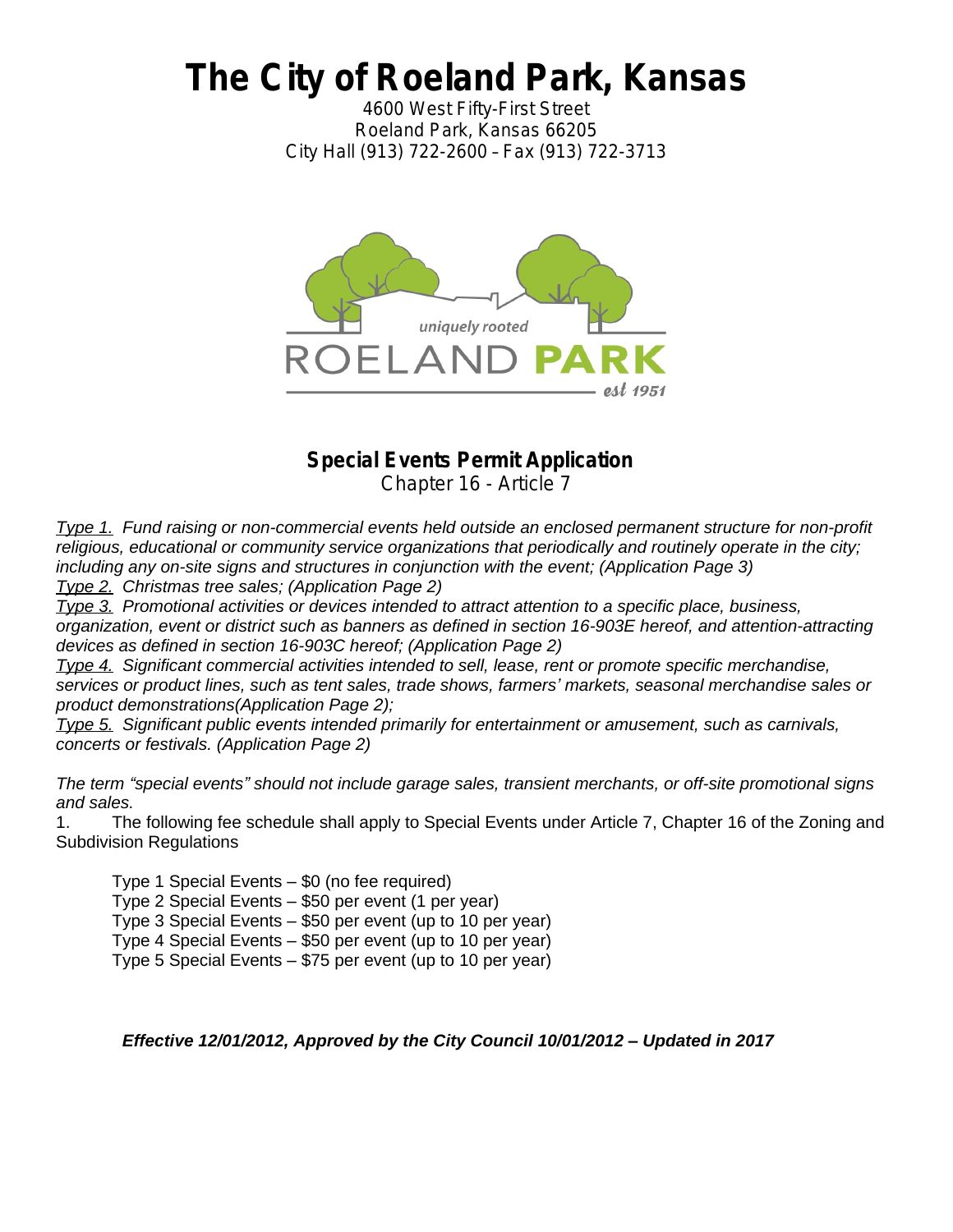

# *The City of Roeland Park, Kansas*

*Roeland Park, Kansas 66205*

*City Hall (913) 722-2600* – *Fax (913) 722-3713*

| Date filed: |  |
|-------------|--|
| Case no.:   |  |

# **Special Events Permit Type 2** – **5 Applica tion**

Chapter 16 - Article 7

FEE: Each application for a special event permit shall be accompanied by an application fee, except that such fee may be waived for any applicant registered with the State of Kansas as a non-profit organization.

| <b>Applicant Name</b>         |                                                                                                                                                                                                                                                                                                |
|-------------------------------|------------------------------------------------------------------------------------------------------------------------------------------------------------------------------------------------------------------------------------------------------------------------------------------------|
| <b>Applicant Address</b>      | <u> 1989 - Johann Stoff, amerikansk politiker (d. 1989)</u>                                                                                                                                                                                                                                    |
|                               |                                                                                                                                                                                                                                                                                                |
|                               |                                                                                                                                                                                                                                                                                                |
|                               |                                                                                                                                                                                                                                                                                                |
| <b>Property Owner Address</b> | <u> 1999 - Johann Stoff, amerikansk politiker (d. 1989)</u>                                                                                                                                                                                                                                    |
|                               | <u> 1989 - John Stone, amerikansk politiker (* 1908)</u>                                                                                                                                                                                                                                       |
|                               |                                                                                                                                                                                                                                                                                                |
|                               | Type of Event:<br>(i.e. sale of seasonal goods)                                                                                                                                                                                                                                                |
|                               |                                                                                                                                                                                                                                                                                                |
|                               | Dates of Operation: ________________________________Hours of Operation: ____________________________                                                                                                                                                                                           |
|                               | Are any signs and/or structures being used? $Y( ) N( )$                                                                                                                                                                                                                                        |
| event.                        | Attach a sketch or plan showing the location of the proposed activities, structures and/or signs in<br>relation to existing buildings, parking areas, streets and property lines; and<br>A letter from the property owner or manager, if different from the applicant, agreeing to the special |
|                               |                                                                                                                                                                                                                                                                                                |
|                               | *** The special event permit shall be posted on the site for the duration of the event.                                                                                                                                                                                                        |
|                               |                                                                                                                                                                                                                                                                                                |

If declined, reason why: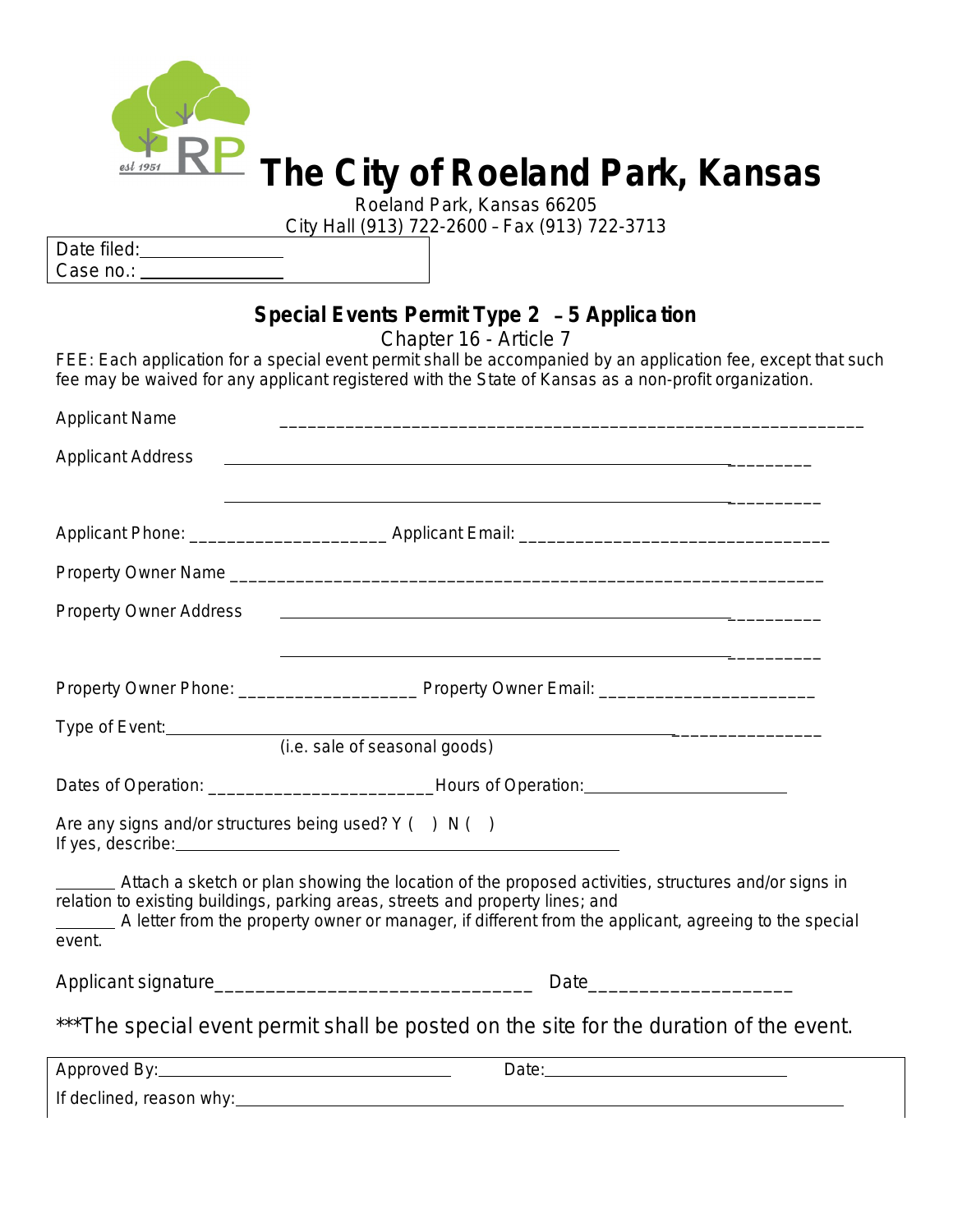

*4600 West Fifty-First Street Roeland Park, Kansas 66205 City Hall (913) 722-2600* – *Fax (913) 722-3713*

Date filed: Case no.:

## **Special Events Permit TYPE I Permit Application**

Chapter 16 - Article 7 –

**(A) TYPE 1**. Fund raising or non-commercial events held outside an enclosed permanent structure for nonprofit religious, educational or community service organizations that periodically and routinely operate in the city; including any on-site signs and structures in conjunction with the event;

FEE: Each application for a special event permit shall be accompanied by an application fee, except that such fee may be waived for any applicant registered with the State of Kansas as a non-profit organization.

|  |  | Applicant Name |  |
|--|--|----------------|--|
|  |  |                |  |
|  |  |                |  |
|  |  |                |  |
|  |  |                |  |
|  |  |                |  |
|  |  |                |  |
|  |  |                |  |

16-703. SAME; PERMIT NOT REQUIRED. Special events meeting the Type 1 definition are allowed without a special event permit provided all the following performance standards are met:

- (a) The special event is conducted entirely on private property owned or leased by the sponsoring organization as a permanent facility or with the written permission of the property owner or lessee.
- (b) Any structure used in conjunction with the special event shall meet all applicable yard setbacks, shall be the subject of a valid building permit, and shall be promptly removed upon the cessation of the event.
- (c) The special event shall be restricted to hours of operation between 8:00 a.m. and 11:00 p.m., to a maximum duration of four days, and to a maximum frequency for similar events of six nonconsecutive times per calendar year.

| Applicant signature_ | Date  |
|----------------------|-------|
|                      | Date: |
|                      |       |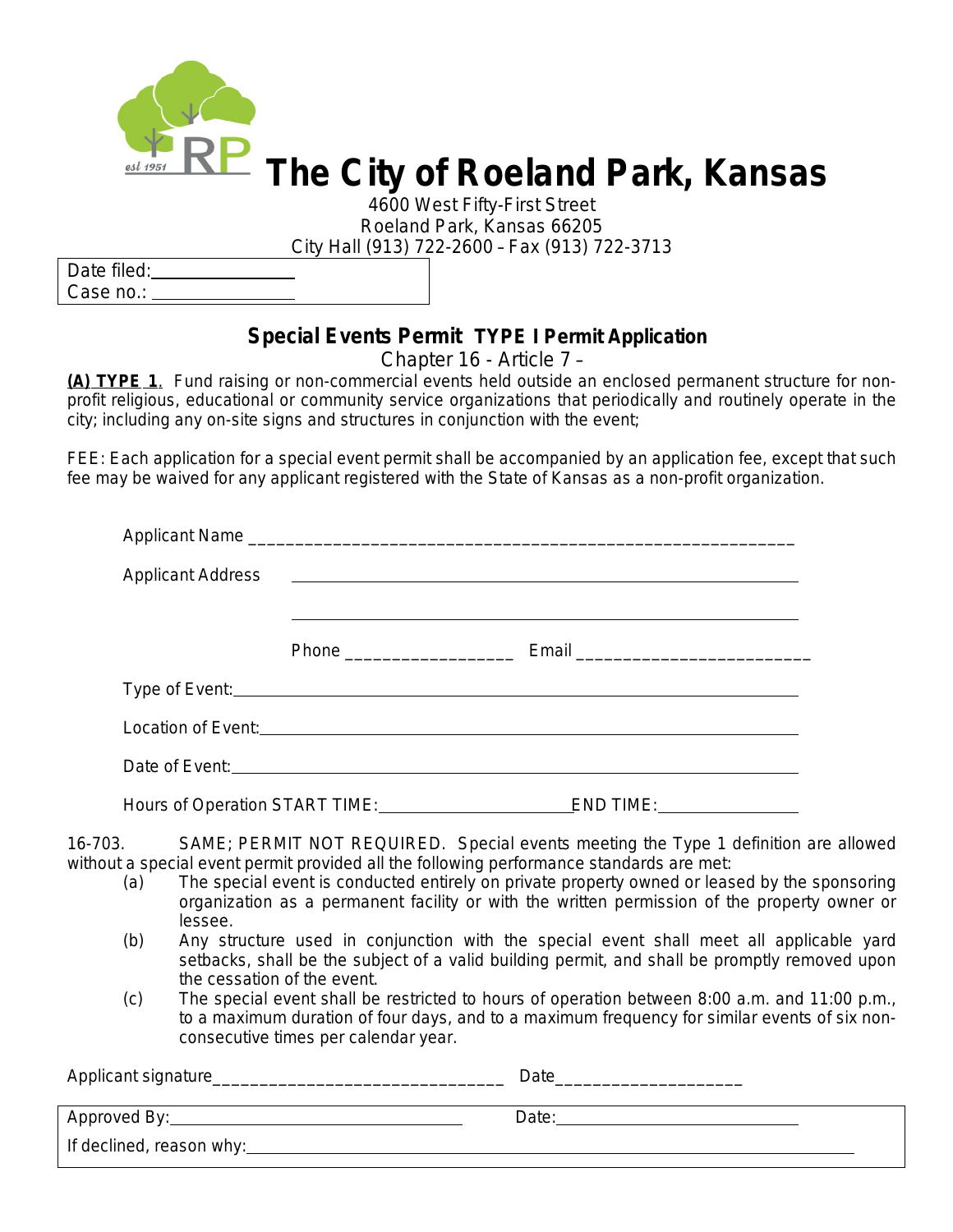## **ARTICLE 6. SPECIAL EVENTS**

16-701. SPECIAL EVENTS; PURPOSE AND INTENT. The purpose and intent of this article is to provide for the temporary use of land for special events in a manner consistent with its normal use and beneficial to the general welfare of the public. Furthermore, it is the intent of this article to protect nearby property owners, residents and businesses from special events that may be disruptive, obnoxious, unsafe or inappropriate given site conditions, traffic patterns, land use characteristics and the nature of the propose use. Finally, it is the intent of this article to preserve the public health, safety and convenience. (Code 1998)

16-702. SAME; DEFINED. The term "special event" shall mean a temporary, short-term use of land or structures, not otherwise included as permitted or accessory use by this chapter, for one or more of the following types of activities:

- (a) Type 1. Fund raising or non-commercial events held outside an enclosed permanent structure for non-profit religious, educational or community service organizations that periodically and routinely operate in the city; including any on-site signs and structures in conjunction with the event;
- (b) Type 2. Christmas tree sales;
- (c) Type 3. Promotional activities or devices intended to attract attention to a specific place, business, organization, event or district such as banners as defined in section 16-903E hereof, and attention-attracting devices as defined in section 16-903C hereof;
- (d) Type 4. Significant commercial activities intended to sell, lease, rent or promote specific merchandise, services or product lines, such as tent sales, trade shows, farmers' markets, seasonal merchandise sales or product demonstrations;
- (e) Type 5. Significant public events intended primarily for entertainment or amusement, such as carnivals, concerts or festivals.

### *The term* "*special events*" *should not include garage sales, transient merchants, or off-site promotional signs and sales.* (Code 1998)

16-703. SAME; PERMIT NOT REQUIRED. Special

events meeting the Type 1 definition are allowed without a special event permit provided all the following performance standards are met:

- (a) The special event is conducted entirely on private property owned or leased by the sponsoring organization as a permanent facility or with the written permission of the property owner or lessee.
- (b) Any structure used in conjunction with the special event shall meet all applicable yard setbacks, shall be the subject of a valid building permit, and shall be promptly removed upon the cessation of the event.
- (c) The special event shall be restricted to hours of operation between 8:00 a.m. and 11:00 p.m., to a maximum duration of four days, and to a maximum frequency for similar events of six non-consecutive times per calendar year. (Code 1998)

16-704. SAME; ADMINISTRATIVE PERMIT

REQUIRED. Special events meeting the following standards shall be issued a special event permit administratively by the building inspector. In administering the provisions of this section, the building inspector shall be guided by applicable city policies as adopted by the governing body. Any applicant denied a special event permit shall be notified in writing of the reasons for the denial and have the opportunity to appeal the denial to the governing body. No more than ten special event permits per calendar year shall be issued administratively at any location.

(a) Special events meeting the Type 2 definition may be permitted administratively by the building inspector, subject to prior review and approval by the public works and police departments for traffic control and fire safety, provided that all of the following performance standards are met:

(1) An application is made and a fee paid in accordance with section 16-706;

(2) A site plan indicating the location of the merchandise being sold, aisles, parking and sales trailers;

(3) A lighting plan to be approved by the fire department and building inspector;

 $(4)$  The permit may be valid from Friday after Thanksgiving until December 26<sup>th</sup>, with hours of operation from 8:00 a.m. to 10:00 p.m.;

(5) Any structure used in accordance with the special event shall meet all site distance (see section 16-426) and set-back requirements; shall be subject to a valid building permit; and, shall be promptly removed upon cessation of tree sales. The tree sales shall be conducted only on private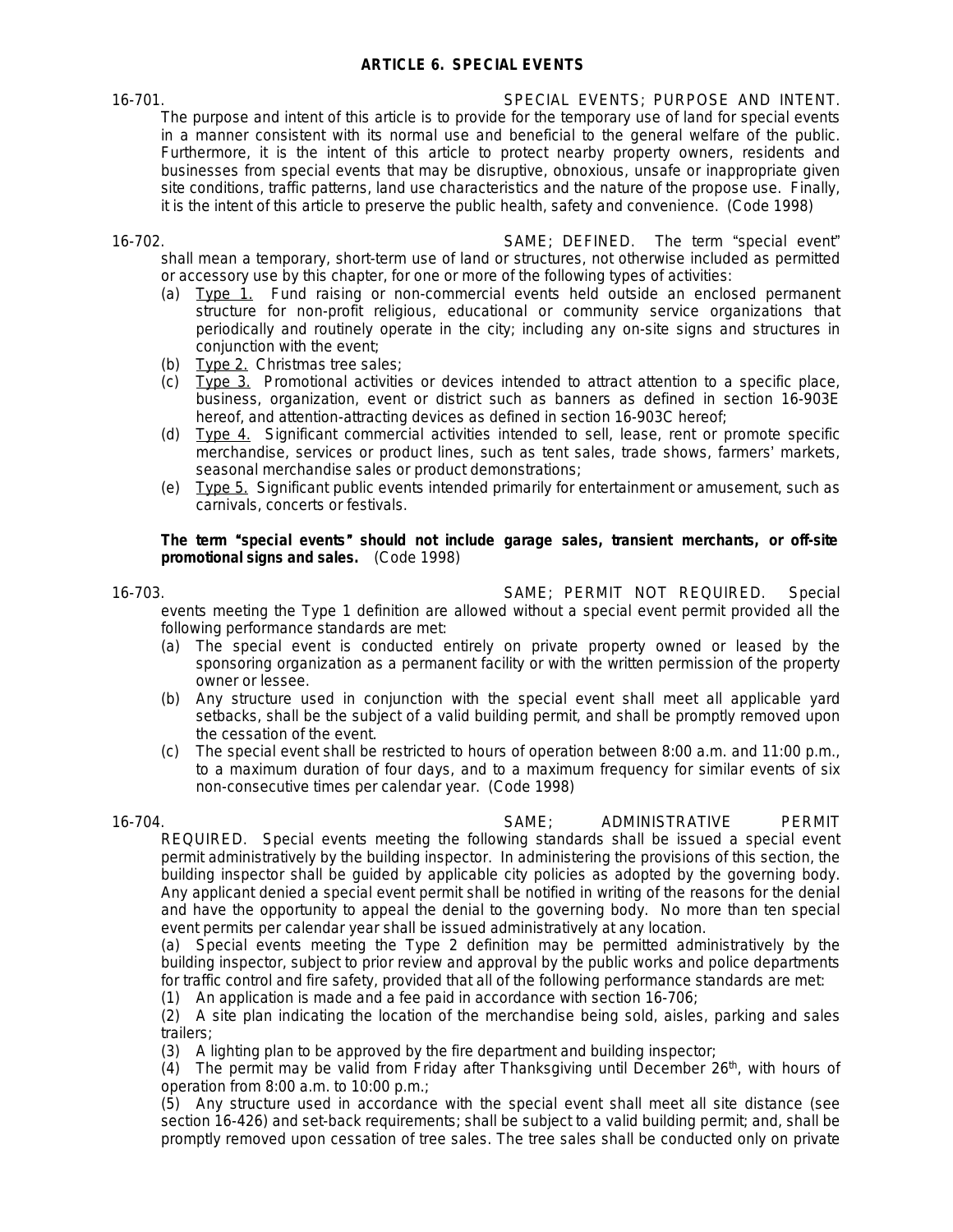property in a commercial or industrial zoning district and shall submit evidence that the property owner has granted appropriate permission for such tree sales.

(b) Special events meeting the Type 3 or Type 4 definition, and Type 1 events not meeting the standards of section 16-703, may be permitted administratively by the building inspector subject to the prior review and approval of the police and fire departments. No such administrative permit shall be issued unless all the following performance standards are met:

(1) An application is made and a fee paid in accordance with section 16-706;

(2) The special event shall not cause undue traffic congestion or accident potential given anticipated attendance and the design of adjacent streets, intersections and traffic controls;

(3) If involving a banner no more than one banner is displayed and the size and design of the banner is appropriate given the size of the building to which it is attached and the character of the surrounding neighborhood and such banner shall be displayed for a maximum duration of fifteen (15) days per permit;

(4) The activity shall not cause the overcrowding of parking facilities given anticipated attendance and the possible reduction in the number of available spaces caused by the event itself;

(5) The special event shall not endanger the public health, safety, or general welfare given the nature of the activity, its location on the site, and its relationship to parking and access points;

(6) The special event shall not impair the usefulness, enjoyment or value of adjacent property due to the generation of excessive noise, smoke, odor, glare, litter, or visual pollution;

(7) Any structure used in conjunction with the special event shall meet all site distance requirements (see section 16-426), shall be the subject of a valid building permit, and shall be promptly removed upon the cessation of the event;

(8) The special event shall be conducted on private property in a commercial or industrial zoning district, except that non-profit organizations may conduct events on any property where the property owner has granted the appropriate permission;

(9) The duration and hours of operation of the special event shall be consistent with the intent of the event and the surrounding land uses, but in no case shall the duration exceed three (3) days; and

(10) The special event shall comply with all applicable state and federal health, safety, environmental and other applicable requirements. (Code 1998)

16-705. SAME; GOVERNING BODY APPROVAL

REQUIRED. All Type 5 events and any other event not meeting the criteria of sections 16-703 or 16-704 may be granted a special event permit by the governing body after review and report by the building inspector. Such permit may be subject to such conditions and safeguards as the governing body may deem reasonably necessary to protect the public health, safety, and general welfare. These conditions may include but shall not be limited to:

(a) Restrictions on the hours of operation; duration of the event; size of the activity; or, other operation or characteristic;

(b) The posting of performance bonds to help insure that the operation of the event and the subsequent restoration of the site are conducted according to governing body expectations;

(c) The provision of traffic control or security personnel to increase the public safety and convenience; and

(d) Obtaining liability and personal injury insurance in such forms and amounts as the governing body may find necessary to protect the safety and general welfare of the community. (Code 1998)

### 16-706. APPLICATION AND FEE.

(a) No special event permit shall be issued until an application has been submitted to the building inspector and the appropriate fee paid. The application will be made on forms provided by the city, and shall be accompanied by the following items as applicable:

(1) A letter from the applicant describing the proposed event, the hours of operation, the duration of the event, anticipated attendance, and any structures, signs, banners or attention-attracting devices used in conjunction with the event;

(2) A sketch plan showing the location of the proposed activities, structures and/or signs in relation to existing buildings, parking areas, streets and property lines; and

(3) A letter from the property owner or manager, if different from the applicant, agreeing to the special event.

(b) Each application for a special event permit shall be accompanied by an application fee, except that such fee may be waived for any applicant registered with the State of Kansas as a nonprofit organization. The fee for Type 2 – 4 applications shall be \$50 and Type 5 \$75.

(c) The special event permit shall be posted on the site for the duration of the event.